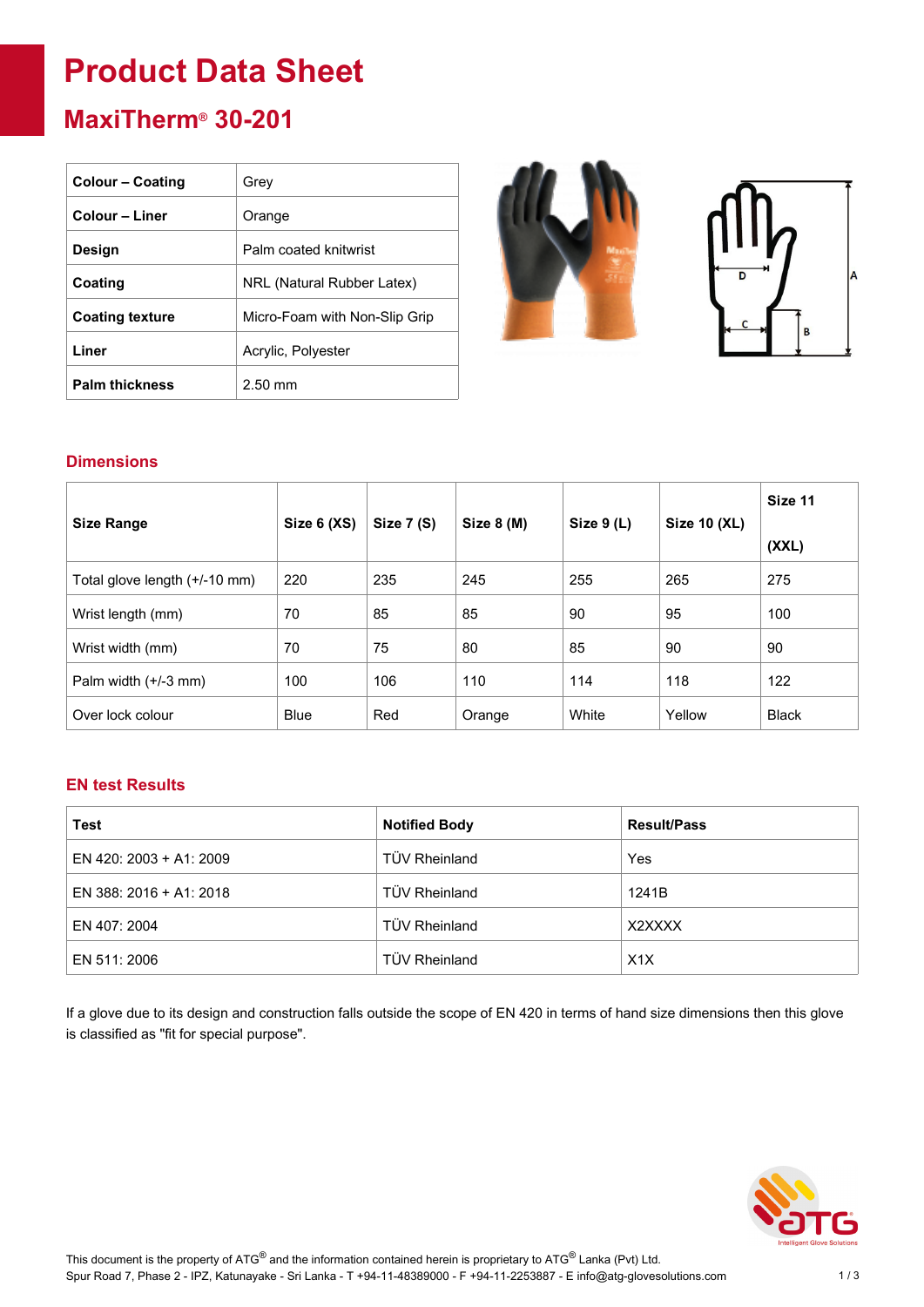## **Product Data Sheet**

**MaxiTherm® 30-201**

#### **Typical Performance Values**

| EN 388:2016 + A1:2018 A. Abrasion Resistance | > 100 Cycles    |
|----------------------------------------------|-----------------|
| EN 388:2016 + A1:2018 B. Cut Resistance      | $> 2.5$ index   |
| EN 388:2016 + A1:2018 C. Tear Resistance     | > 75 newtons    |
| EN 388:2016 + A1:2018 D. Puncture Resistance | $>$ 20 newtons  |
| EN 388:2016 + A1:2018 E. Cut Resistance ISO  | $\geq$ 5 Newton |

#### **HandCare®**

| <b>Skin Health Alliance Dermatologially Accredited</b> | Yes       |
|--------------------------------------------------------|-----------|
| <b>REACH compliant</b>                                 | Yes       |
| Oeko-Tex <sup>®</sup> 100                              | Certified |
| <b>Sanitized®</b>                                      | Yes       |
|                                                        |           |



#### **Special features**

| $\sim$<br>.<br>free<br>cone<br>יווס | . No |
|-------------------------------------|------|
|                                     |      |

#### **Packaging**

| Pairs per poly bag            | 12              |
|-------------------------------|-----------------|
| Poly bags per carton          | 6               |
| <b>Carton count</b>           | 72              |
| <b>Carton dimensions (mm)</b> | 500 x 295 x 270 |